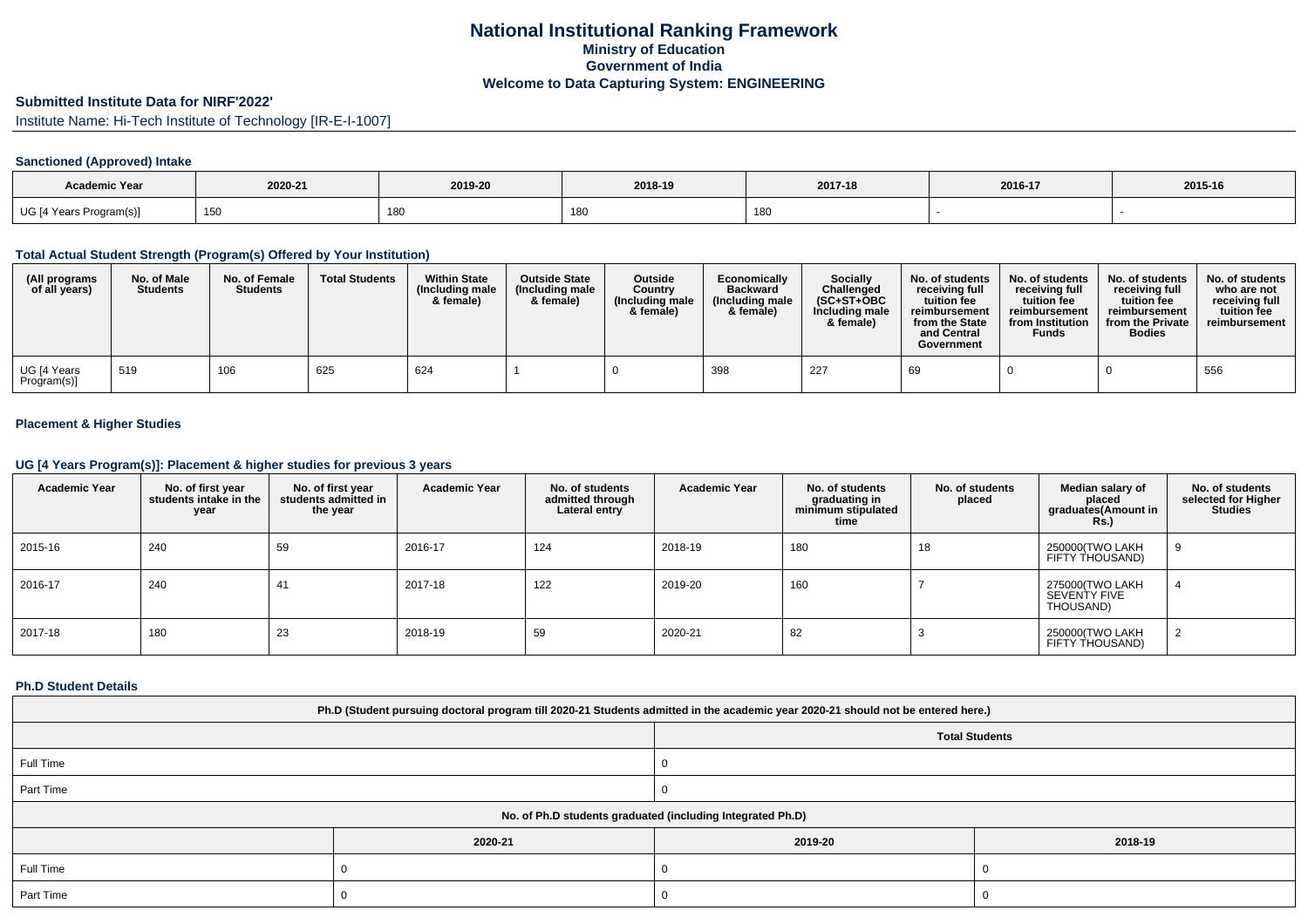## **Financial Resources: Utilised Amount for the Capital expenditure for previous 3 years**

| <b>Academic Year</b><br>2020-21                                                                                                                                                           |                                                  | 2019-20                              | 2018-19                                 |  |  |  |  |  |
|-------------------------------------------------------------------------------------------------------------------------------------------------------------------------------------------|--------------------------------------------------|--------------------------------------|-----------------------------------------|--|--|--|--|--|
|                                                                                                                                                                                           | <b>Utilised Amount</b><br><b>Utilised Amount</b> |                                      | <b>Utilised Amount</b>                  |  |  |  |  |  |
| Annual Capital Expenditure on Academic Activities and Resources (excluding expenditure on buildings)                                                                                      |                                                  |                                      |                                         |  |  |  |  |  |
| Library (Books, Journals and e-Resources only)                                                                                                                                            | 0 (zero)                                         | 121809 (one two one eight zero nine) | 411998 (four one one nine nine eight)   |  |  |  |  |  |
| New Equipment and software for Laboratories                                                                                                                                               | 0 (zero)                                         | 60509 (six zero five zero nine)      | 430225 (four three zero two two five)   |  |  |  |  |  |
| <b>Engineering Workshops</b>                                                                                                                                                              | 16480 (one six four eight zero)                  | 55698 (five five six nine eight)     | 45749 (four five seven four nine)       |  |  |  |  |  |
| Other expenditure on creation of Capital Assets (For setting up<br>classrooms, seminar hall, conference hall, library, Lab, Engg<br>workshops excluding expenditure on Land and Building) | 4868 (four eight six eight)                      | 295515 (two nine five five one five) | 257188 (two five seven one eight eight) |  |  |  |  |  |

# **Financial Resources: Utilised Amount for the Operational expenditure for previous 3 years**

| <b>Academic Year</b>                                                                                                                                                                          | 2020-21                                          | 2019-20                                            | 2018-19                                                |  |  |  |  |  |
|-----------------------------------------------------------------------------------------------------------------------------------------------------------------------------------------------|--------------------------------------------------|----------------------------------------------------|--------------------------------------------------------|--|--|--|--|--|
|                                                                                                                                                                                               | <b>Utilised Amount</b>                           | <b>Utilised Amount</b>                             | <b>Utilised Amount</b>                                 |  |  |  |  |  |
| <b>Annual Operational Expenditure</b>                                                                                                                                                         |                                                  |                                                    |                                                        |  |  |  |  |  |
| Salaries (Teaching and Non Teaching staff)                                                                                                                                                    | 29090181 (two nine zero nine zero one eight one) | 42238684 (four two two three eight six eight four) | 38576847 (three eight five seven six eight four seven) |  |  |  |  |  |
| Maintenance of Academic Infrastructure or consumables and<br>other running expenditures(excluding maintenance of hostels<br>and allied services,rent of the building, depreciation cost, etc) | 91453 (nine one four five three)                 | 918166 (nine one eight one six six)                | 661499 (six six one four nine nine)                    |  |  |  |  |  |
| Seminars/Conferences/Workshops                                                                                                                                                                | $0$ (zero)                                       | 55698 (five five six nine eight)                   | 45749 (four five seven four nine)                      |  |  |  |  |  |

#### **IPR**

| Calendar year            | 2020 | 2019 | 2018 |  |
|--------------------------|------|------|------|--|
| No. of Patents Published |      |      |      |  |
| No. of Patents Granted   |      |      |      |  |

## **Sponsored Research Details**

| <b>Financial Year</b>                    | 2020-21 | 2019-20 | 2018-19 |
|------------------------------------------|---------|---------|---------|
| Total no. of Sponsored Projects          |         |         |         |
| Total no. of Funding Agencies            |         |         |         |
| Total Amount Received (Amount in Rupees) |         |         |         |
| Amount Received in Words                 | Zero    | Zero    | Zero    |

## **Consultancy Project Details**

| <b>Financial Year</b>             | 2020-21 | 2019-20 | 2018-19 |
|-----------------------------------|---------|---------|---------|
| Total no. of Consultancy Projects |         |         |         |
| Total no. of Client Organizations |         |         |         |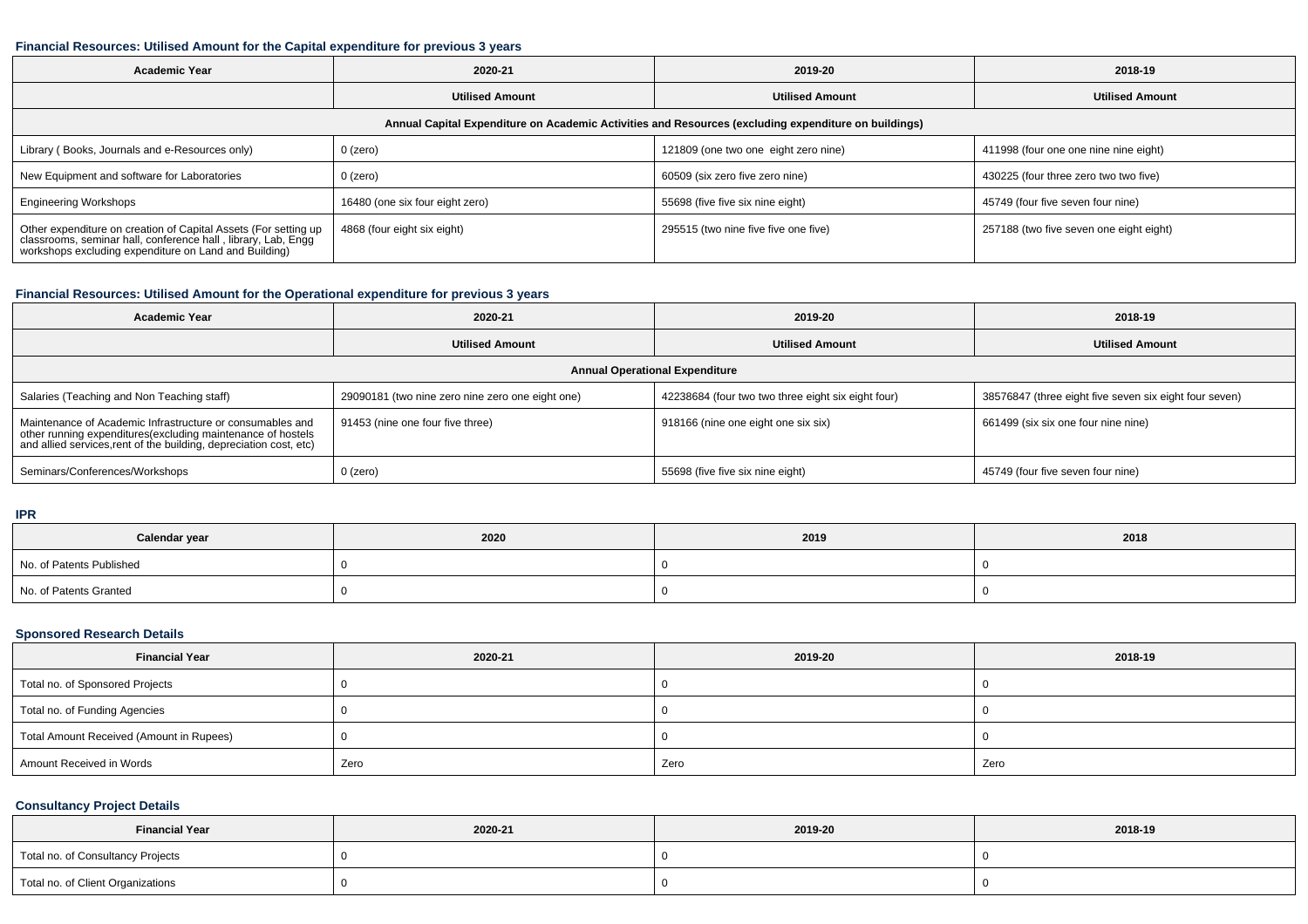| Total Amount Received (Amount in Rupees) |      |      |      |
|------------------------------------------|------|------|------|
| Amount Received in Words                 | Zero | Zero | Zerc |
|                                          |      |      |      |

## **PCS Facilities: Facilities of physically challenged students**

| 1. Do your institution buildings have Lifts/Ramps?                                                                                                         | Not available |
|------------------------------------------------------------------------------------------------------------------------------------------------------------|---------------|
| 2. Do your institution have provision for walking aids, including wheelchairs and transportation from one building to another for<br>handicapped students? | No            |
| 3. Do your institution buildings have specially designed toilets for handicapped students?                                                                 | Not available |

## **Faculty Details**

| Srno           | <b>Name</b>                                     | Age | Designation                | Gender | Qualification    | <b>Experience (In</b><br>Months) | <b>Currently working</b><br>with institution? | <b>Joining Date</b> | <b>Leaving Date</b>      | <b>Association type</b> |
|----------------|-------------------------------------------------|-----|----------------------------|--------|------------------|----------------------------------|-----------------------------------------------|---------------------|--------------------------|-------------------------|
| $\mathbf{1}$   | SIDDIQUI<br>RIYAZUDDIN<br><b>FASIUDDIN</b>      | 49  | <b>Assistant Professor</b> | Male   | M.E.             | 108                              | Yes                                           | 20-03-2015          | $\overline{\phantom{a}}$ | Regular                 |
| $\overline{2}$ | <b>JADHAV</b><br>CHAKRADHAR<br><b>POPATRAO</b>  | 44  | <b>Assistant Professor</b> | Male   | M.A              | 98                               | Yes                                           | 03-03-2015          | $\overline{\phantom{a}}$ | Regular                 |
| 3              | KALYANI SATISH<br><b>KONDEKAR</b>               | 29  | <b>Assistant Professor</b> | Female | M.E.             | 83                               | Yes                                           | 02-07-2018          | $\overline{\phantom{a}}$ | Regular                 |
| $\overline{4}$ | <b>ASHUTOSH</b><br><b>DIGAMBAR</b><br>YEATALKAR | 34  | Assistant Professor        | Male   | M.E.             | 108                              | Yes                                           | 24-07-2017          | $\overline{\phantom{a}}$ | Regular                 |
| 5              | <b>SMITA THOMAS</b><br><b>KHAJEKAR</b>          | 29  | <b>Assistant Professor</b> | Female | M.Tech           | 51                               | Yes                                           | 02-09-2018          | $\overline{\phantom{a}}$ | Regular                 |
| 6              | PIYUSH SANTOSH<br><b>LOHADE</b>                 | 28  | <b>Assistant Professor</b> | Male   | M.E.             | 35                               | Yes                                           | 01-01-2019          | $\mathbf{u}$             | Regular                 |
| 7              | <b>RISHIKESH</b><br><b>SANJAY AHER</b>          | 26  | Assistant Professor        | Male   | M.Tech           | 31                               | Yes                                           | 22-01-2020          | $\sim$                   | Regular                 |
| 8              | KAILAS SHRINIVAS<br>CHARKHA                     | 33  | <b>Assistant Professor</b> | Male   | M.E.             | 156                              | Yes                                           | 27-09-2019          | $\overline{\phantom{a}}$ | Regular                 |
| 9              | <b>RANVIJAY</b><br>SOHANPAL SINGH               | 56  | <b>Assistant Professor</b> | Male   | M.E.             | 36                               | Yes                                           | 01-11-2020          | $\overline{\phantom{a}}$ | Regular                 |
| 10             | SHAIKH SOHEL<br><b>MOHAMMAD</b><br>KHALIL       | 37  | <b>Assistant Professor</b> | Male   | M.E.             | 36                               | Yes                                           | 20-08-2018          | $\overline{\phantom{a}}$ | Regular                 |
| 11             | <b>SNEHAL KARAD</b>                             | 28  | <b>Assistant Professor</b> | Female | M.E.             | 48                               | Yes                                           | 19-08-2019          | $\overline{\phantom{a}}$ | Regular                 |
| 12             | <b>SUJATA</b><br>SONAWANE                       | 32  | <b>Assistant Professor</b> | Female | M.E.             | 96                               | Yes                                           | 01-08-2019          | $\overline{\phantom{a}}$ | Regular                 |
| 13             | Kishori Ghule                                   | 33  | <b>Assistant Professor</b> | Female | M.E.             | 48                               | Yes                                           | 11-02-2019          | $\overline{\phantom{a}}$ | Regular                 |
| 14             | Shivmangal Janwar                               | 28  | <b>Assistant Professor</b> | Male   | MSc(Mathematics) | 48                               | Yes                                           | 01-08-2019          | $\overline{\phantom{a}}$ | Regular                 |
| 15             | <b>Bhavna Pingle</b>                            | 41  | <b>Assistant Professor</b> | Female | M.Sc.            | 48                               | Yes                                           | 01-08-2019          | $\sim$                   | Regular                 |
| 16             | Janardhan Bhor                                  | 40  | <b>Assistant Professor</b> | Male   | M.E.             | 84                               | Yes                                           | 22-08-2019          | $\overline{\phantom{a}}$ | Regular                 |
| 17             | Amol Adkine                                     | 39  | <b>Assistant Professor</b> | Male   | M.E.             | 120                              | Yes                                           | 22-08-2019          | $\overline{\phantom{a}}$ | Regular                 |